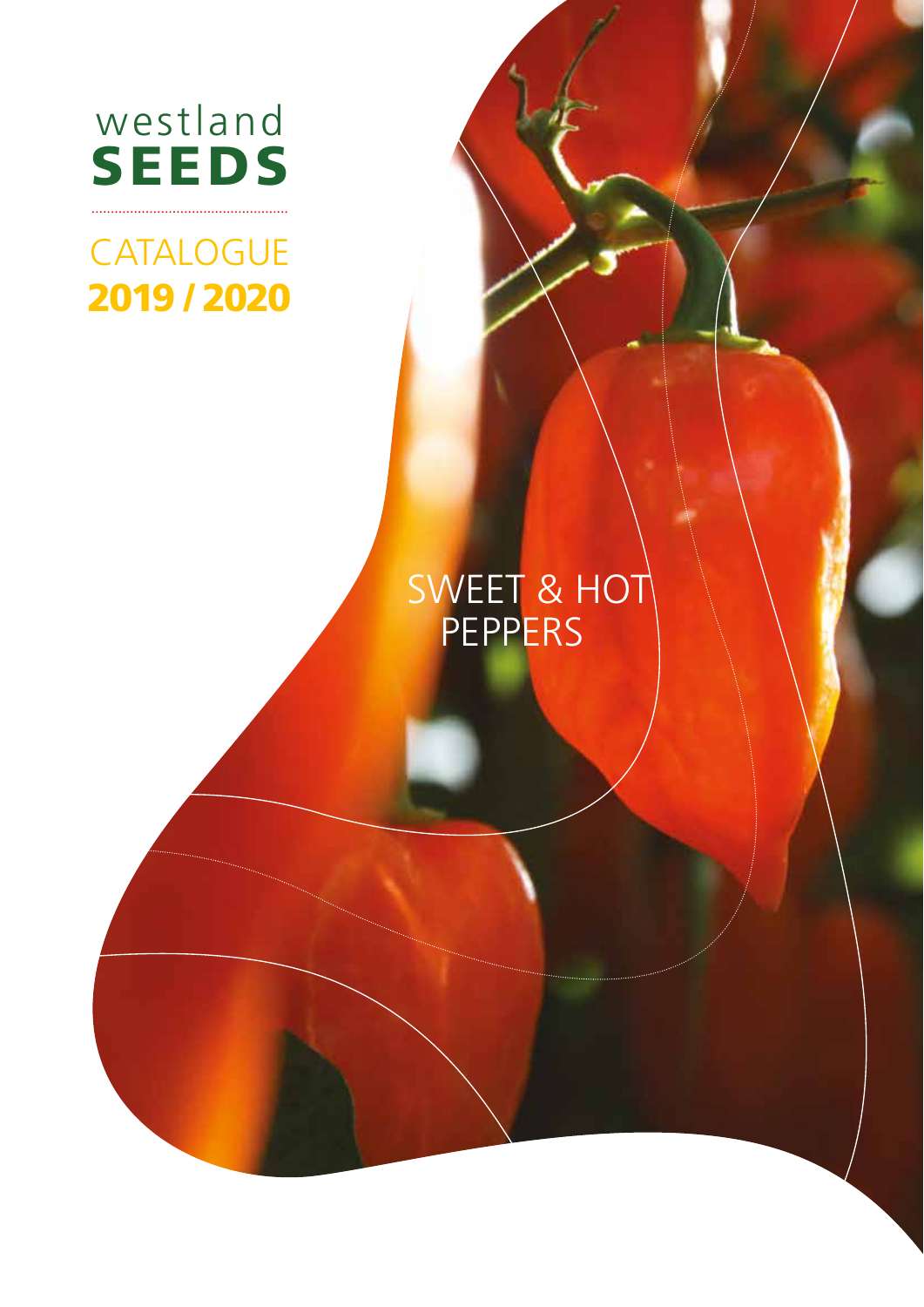# **Chili peppers**

| <b>Chili peppers</b> | <b>WLS 2600</b>                                                     | <b>WLS 9603</b>                                                | <b>WLS 9605</b>                                                          | <b>WLS 3607</b>                       |
|----------------------|---------------------------------------------------------------------|----------------------------------------------------------------|--------------------------------------------------------------------------|---------------------------------------|
| <b>Shape</b>         | pencil                                                              | pencil                                                         | pencil                                                                   | pencil                                |
| Colour               | red                                                                 | yellow                                                         | orange                                                                   | brown                                 |
| <b>Maturity</b>      | early                                                               | very early                                                     | early                                                                    | early                                 |
| <b>Plant habit</b>   | strong plant,<br>generative                                         | normal                                                         | normal, open plant                                                       | strong and<br>enerative plant         |
| <b>Size</b>          | $1 \times 14$ cm                                                    | $1 \times 12$ cm                                               | $1 \times 12$ cm                                                         | $2 \times 13$ cm                      |
| Weight               | 20q                                                                 | 15q                                                            | 15q                                                                      | 18q                                   |
| <b>Remarks</b>       | thick walled, great<br>shelf life, suitable for<br>green harvesting | bright yellow colour,<br>straight, unique<br>variety, very hot | medium-bright<br>orange colour,<br>straight, unique<br>variety, very hot | deep brown colour,<br>straight fruits |



| <b>Small</b>       | <b>WLS 9610</b> | <b>WLS 9613</b>     | <b>WLS 9617</b>   | <b>WLS 9618</b>     | <b>WLS 3619</b>     |   |
|--------------------|-----------------|---------------------|-------------------|---------------------|---------------------|---|
| Shape              | lantern         | lantern             | lantern           | lantern             | lantern             |   |
| Colour             | red             | yellow              | brown             | salmon/orange       | white               |   |
| <b>Maturity</b>    | late            | late                | late              | late                | late                |   |
| <b>Plant habit</b> | strong plant    | medium-strong plant | strong plant      | medium-strong plant | medium-strong plant |   |
| <b>Size</b>        | $4 \times 5$ cm | $5 \times 3$ cm     | $3.5 \times 5$ cm | $4 \times 5$ cm     | $3.5 \times 6$ cm   |   |
| Weight             | 14 g            | 13q                 | 13 g              | 17q                 | 12 <sub>q</sub>     | . |

 $W$ 

| Large              | <b>WLS 2611</b>     | <b>WLS 3614</b>     |
|--------------------|---------------------|---------------------|
| Shape              | lantern             | lantern             |
| Colour             | red                 | yellow              |
| <b>Maturity</b>    | late                | late                |
| <b>Plant habit</b> | medium-strong plant | medium-strong plant |
| Size               | $5 \times 6$ cm     | $4.5 \times 5$ cm   |
| Weight             | 24q                 | 19q                 |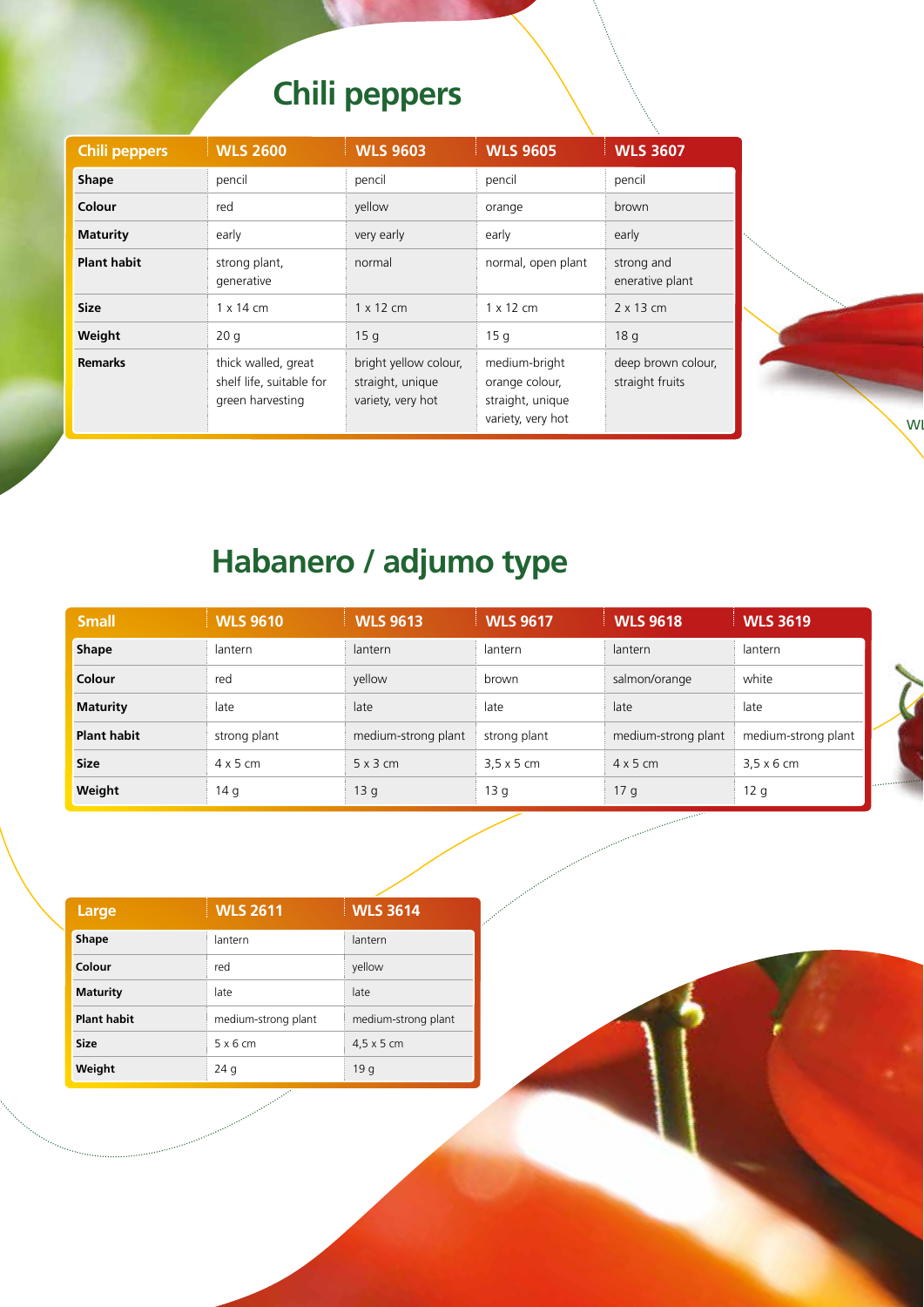#### **Scotch bonnet**

| <b>Super snack</b> | <b>WLS 9620</b>   | <b>WLS 9623</b>             |
|--------------------|-------------------|-----------------------------|
| <b>Shape</b>       | scotch bonnet     | scotch bonnet               |
| Colour             | red               | yellow                      |
| <b>Maturity</b>    | late              | late                        |
| <b>Plant habit</b> | strong plant      | medium-strong plant         |
| <b>Size</b>        | $5 \times 4.5$ cm | $4,5 \times 3,5 \text{ cm}$ |
| Weight             | 18q               | 13 g                        |



WLS 9620



| Jalapeño           | <b>WLS 2640</b>          | <b>WLS 2643</b>             |
|--------------------|--------------------------|-----------------------------|
| <b>Shape</b>       | conical                  | conical                     |
| Colour             | red                      | yellow                      |
| <b>Maturity</b>    | late                     | late                        |
| <b>Plant habit</b> | strong, generative plant | strong, generative<br>plant |
| <b>Size</b>        | $3 \times 7$ cm          | $3.5 \times 7$ cm           |
| Weight             | 30q                      | 30q                         |
| <b>Remarks</b>     | without cracking, shiny  | without cracking            |

| <b>Rawit</b>       | <b>WLS 9700</b>   | <b>WLS 9705</b>   |
|--------------------|-------------------|-------------------|
| Shape              | pencil            | pencil            |
| Colour             | red               | orange            |
| <b>Maturity</b>    | medium-late       | medium-late       |
| <b>Plant habit</b> | semi-determinant  | semi-determinant  |
| Size               | $0,5 \times 6$ cm | $0,5 \times 6$ cm |
| Weight             | 2,5g              | 2,5g              |
| Remarks            | vine setting      | vine setting      |





WLS 2611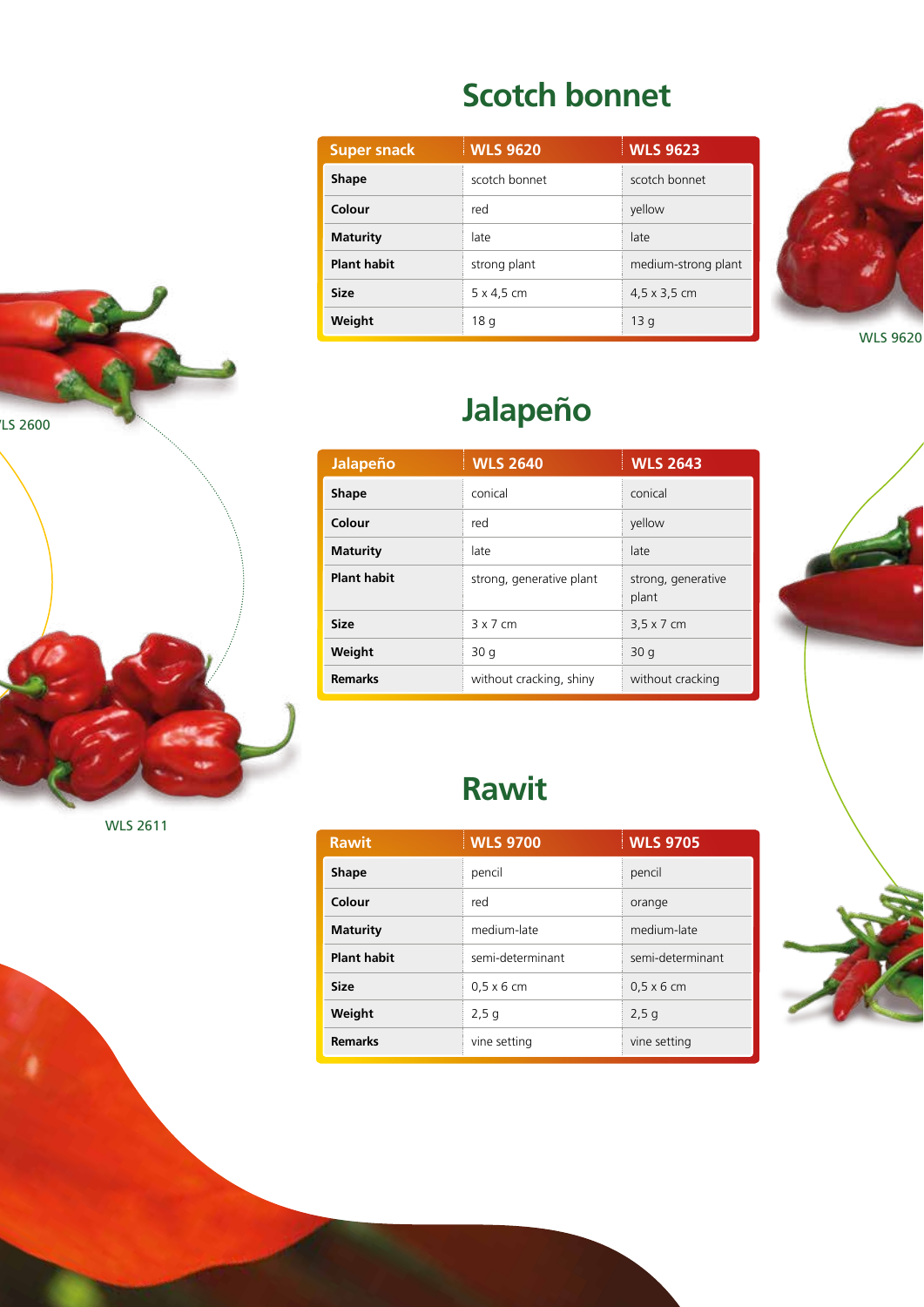#### **Fresno**

| <b>Fresno</b>      | <b>WLS 9670</b>      | <b>WLS 9673</b>                                  | <b>WLS 9675</b>         |
|--------------------|----------------------|--------------------------------------------------|-------------------------|
| <b>Shape</b>       | conical              | conical                                          | conical                 |
| Colour             | red                  | yellow                                           | orange                  |
| <b>Maturity</b>    | early                | early                                            | early                   |
| <b>Plant habit</b> | strong, short plant  | strong, long plant                               | strong plant            |
| Size               | $3.5 \times 7$ cm    | 3x6cm                                            | $3 \times 7$ cm         |
| Weight             | 20q                  | 16q                                              | 18 g                    |
| <b>Remarks</b>     | peppers grow upright | peppers grow<br>upright, bright<br>vellow colour | peppers grow<br>upright |



WLS 2640

 $\overline{)}$ 

**Other hot peppers** 

|                    | <b>Dorset naga</b>                                    | Santa fe grande Serenade             |                                     |
|--------------------|-------------------------------------------------------|--------------------------------------|-------------------------------------|
| <b>Number</b>      | <b>WLS 9690</b>                                       | <b>WLS 1717</b>                      | <b>WLS 5780</b>                     |
| Shape              | conical                                               | conical                              | conical                             |
| Colour             | red                                                   | white                                | red                                 |
| <b>Maturity</b>    | late                                                  | early                                | normal                              |
| <b>Plant habit</b> | strong plant                                          | medium-strong plant                  | normal, open plant                  |
| Size               | 3x5cm                                                 | $3x6$ cm                             | 3,5 x 10 cm                         |
| Weight             | 8 g                                                   | $20 - 25g$                           | 40 - 45 g                           |
| <b>Remarks</b>     | shiny red fruit, one of the<br>hottest peppers in the | very white colour,<br>without cracks | tasty, sweet & hot,<br>thick walled |
|                    |                                                       | world, difficult setting             |                                     |

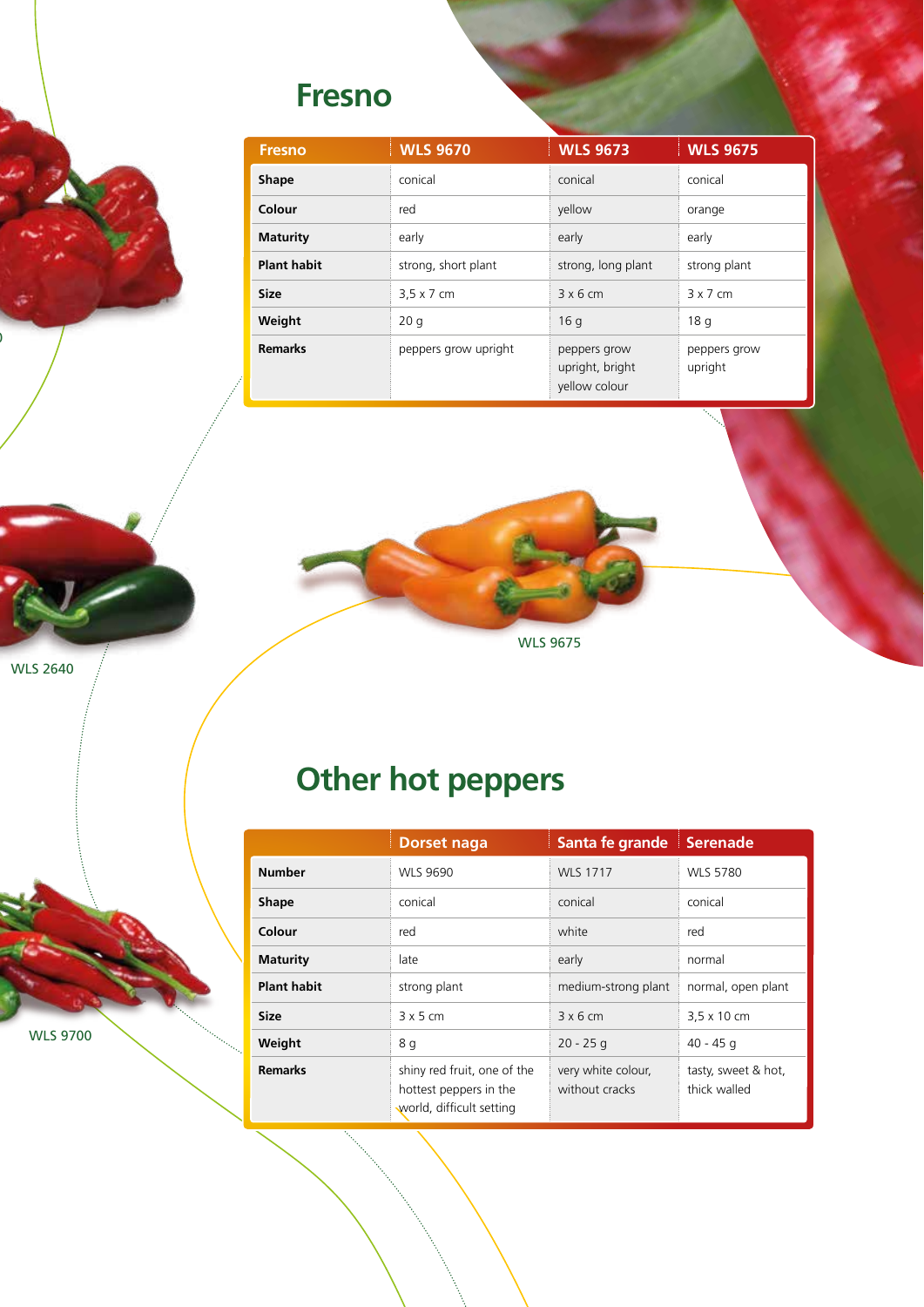### **Midi blocky**

| <b>Midi blocky</b>   | <b>WLS 9420</b>                  | <b>WLS 9423</b>                    | <b>WLS 9425</b>                  |
|----------------------|----------------------------------|------------------------------------|----------------------------------|
| <b>Shape</b>         | blocky                           | blocky                             | blocky                           |
| Colour               | red                              | yellow                             | orange                           |
| <b>Resistance HR</b> | HR Tm: 0-2                       | HR Tm: 0-3                         | HR Tm: 0-2                       |
| <b>Maturity</b>      | early                            | very early                         | very early                       |
| <b>Plant habit</b>   | short, open,<br>generative plant | short, open,<br>generative plant   | short, open,<br>generative plant |
| Size                 | 55-60 mm                         | 60 mm                              | 60 mm                            |
| Weight               | 75 g                             | 75 g                               | 75 g                             |
| <b>Remarks</b>       | regular setting,<br>3/4 stems    | regular setting,<br>max. 2/3 stems | regular setting,<br>3/4 stems    |



WLS 9423

#### **Baby blocky**

| <b>Baby blocky</b> | <b>WLS 9400</b>          | <b>WLS 9403</b>                  | <b>WLS 9405</b>  |
|--------------------|--------------------------|----------------------------------|------------------|
| <b>Shape</b>       | blocky                   | blocky                           | blocky           |
| Colour             | red                      | vellow                           | orange           |
| <b>Maturity</b>    | early                    | very early                       | early            |
| <b>Plant habit</b> | strong, generative plant | generative plant                 | generative plant |
| <b>Size</b>        | $40 - 45$ mm             | $40 - 45$ mm                     | $45 - 50$ mm     |
| Weight             | 25q                      | 25q                              | $30 - 35q$       |
| <b>Remarks</b>     | dark red coloured fruits | bright yellow<br>coloured fruits |                  |



## **Blocky different colours**

| <b>Blocky different colours WLS 9727</b> |                        | <b>WLS 9728</b>                  | <b>WLS 9729</b>          | <b>WLS 9437</b>              |
|------------------------------------------|------------------------|----------------------------------|--------------------------|------------------------------|
| <b>Shape</b>                             | blocky                 | blocky                           | blocky                   | blocky                       |
| Colour                                   | white                  | lilac                            | purple                   | brown                        |
| <b>Resistance HR</b>                     | Tm: 0                  | $\overline{\phantom{a}}$         | $\overline{\phantom{a}}$ | $\overline{\phantom{0}}$     |
| <b>Maturity</b>                          | very early             | very early                       | early                    | medium-late                  |
| <b>Plant habit</b>                       | short, strong plant    | medium-long, thin<br>plant       | strong, short plant      | medium-long, strong<br>plant |
| <b>Size</b>                              | 75 - 85 mm             | $65 - 75$ mm                     | 75 - 80 mm               | $80 - 85$ mm                 |
| Weight                                   | 140 - 160 g            | $110 - 130q$                     | 120 - 140 g              | 180 - 200 g                  |
| <b>Remarks</b>                           | beautiful white blocky | beautiful bright lilac<br>blocky | deep purple blocky       | beautiful brown<br>blocky    |